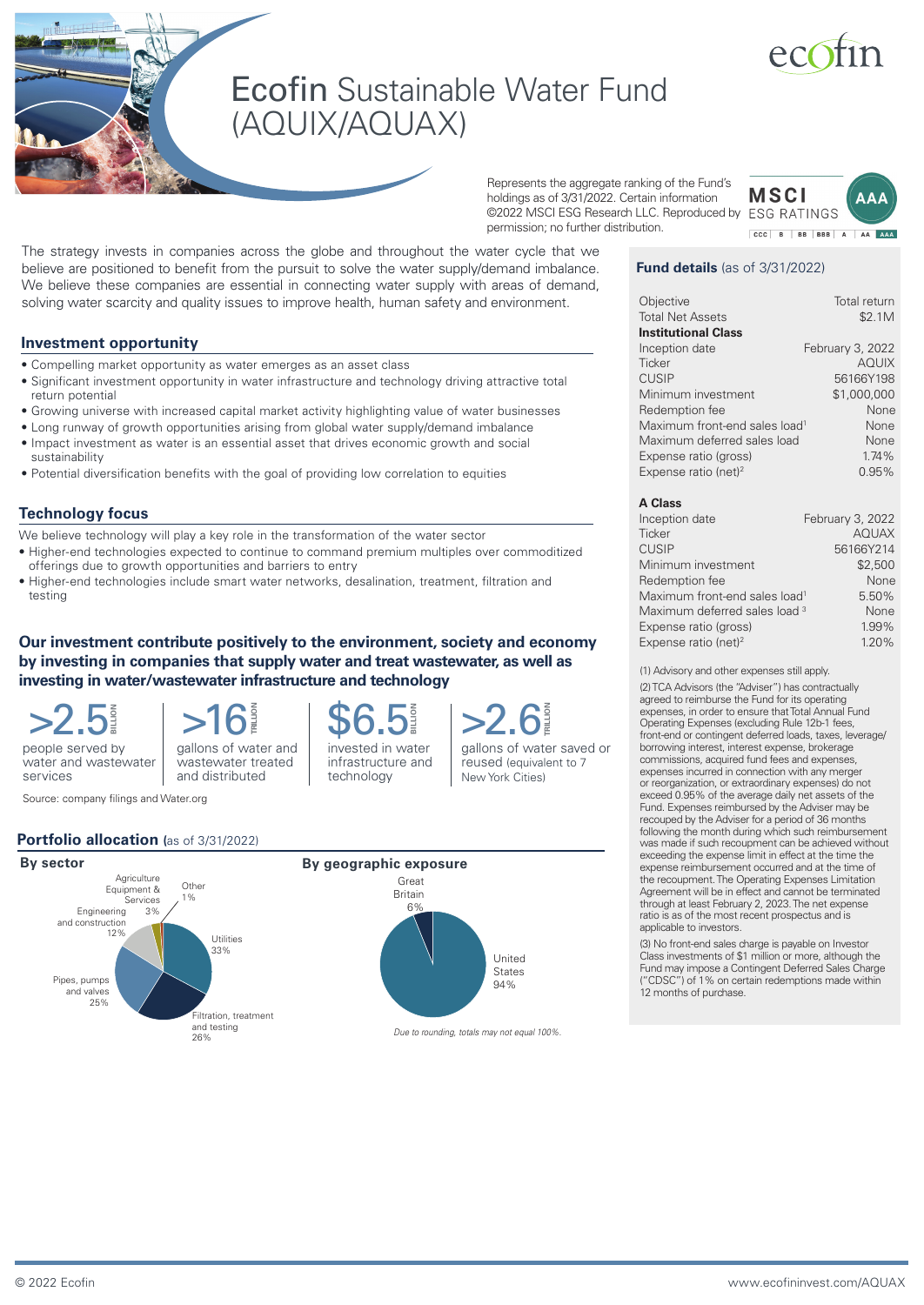# **Top 10 holdings** (as of 3/31/2022)

| 1. American Water Works Company, Inc. | $9.7\%$ |  |
|---------------------------------------|---------|--|
| 2. Veolia Environnment S.A.           | 7.9%    |  |
| 3. Essential Utilities, Inc.          | 7.3%    |  |
| 4. Danaher Corporation                | 7.1%    |  |
| 5. Advanced Drainage Systems, Inc.    | 4.5%    |  |
| 6. Pentair plc                        | 4.5%    |  |
| 7. Tetra Tech, Inc.                   | 4.2%    |  |
| 8. Zurn Water Solutions Corporation   | $4.2\%$ |  |
| 9. Aris Water Solution, Inc.          | 3.9%    |  |
| 10.AECOM                              | 3.8%    |  |
| Ten largest holdings                  | 57.1%   |  |

# **Disciplined investment process**

Through our in-house research coverage of companies throughout the entire water value chain, our investment process uses a bottom-up, fundamentals-based approach. We believe our process is a competitive advantage, enabling it to evaluate risk and reward intelligently across the water infrastructure universe.



### **Step 1: Qualitative analysis**

Proprietary risk models are used to select companies with high quality assets, effective management, stable cash flows and ESG factors **Step 2: Quantitative analysis**

Proprietary financial models are employed to understand growth prospects, liquidity position and sensitivities to key drivers

# **Step 3: Relative value**

Proprietary valuation models are used to determine portfolio weightings

# **Investment team**

The water strategy leverages the expertise and resources of the broad investment management team members of TortoiseEcofin that manage approximately \$8.4 billion in AUM through its family of registered investment advisors. The portfolio team includes three members dedicated to the Ecofin Sustainable Global Water strategy and is overseen by an experienced investment committee, which consists of four senior portfolio managers.

#### Portfolio Team

Nick Holmes, CFA Evan Lang, CFA Chris Ottinger

# Investment Committee

Matthew Breidert Nick Holmes, CFA Jean-Hugues de Lamaze Evan Lang, CFA James Mick, CFA Brent Newcomb

Ecofin is a sustainable investment firm with roots dating to the 1990s and a global footprint with offices in the U.S. and UK. Our core belief is we can deliver strong risk-adjusted returns and create a healthier planet and society. Our strategies offer global solutions in private and public securities that address global challenges in climate action, water and social impact. Through these strategies we seek to achieve positive impacts that align with UN Sustainable Development Goals and are accessible through a variety of vehicles. Ecofin Investments, LLC is the parent of registered investment advisers Ecofin Advisors, LLC and Ecofin Advisors Limited (collectively "Ecofin"). For additional information, please call 001 866-362-9331 or email info@tortoiseecofin.com. Signatory of



# **Global water crisis**

Water has attracted an increasing amount of investment and consideration for a number of reasons, namely the following:

- Water shortages
- Water quality concerns
- Deteriorating water infrastructure in developed countries
- Need for water infrastructure in emerging markets

We believe the following strategies are best positioned to improve the supply/demand imbalance:

#### **Deep backlog of infrastructure projects**

- Entire water value chain is expected to benefit from infrastructure buildout
- Private investment will play a significant role in infrastructure improvement

#### **Maximizing water supply**

- Reduction in water loss, along with alternative sources of supply, including water reuse and desalination, will be needed to meet expected demand
- Companies providing solutions in these areas are likely well positioned for growth

### **Efficient water usage**

- Demand should increase for technologies or products that improve water efficiency
- Companies that participate in these areas will likely benefit

### **Rising water prices**

- Higher water rates will likely be needed to justify returns on infrastructure expenditures
- Infrastructure investment will likely filter to end users via higher water prices

**About Ecofin This strategy seeks to achieve positive impacts that align with the following UN Sustainable Development Goals**†